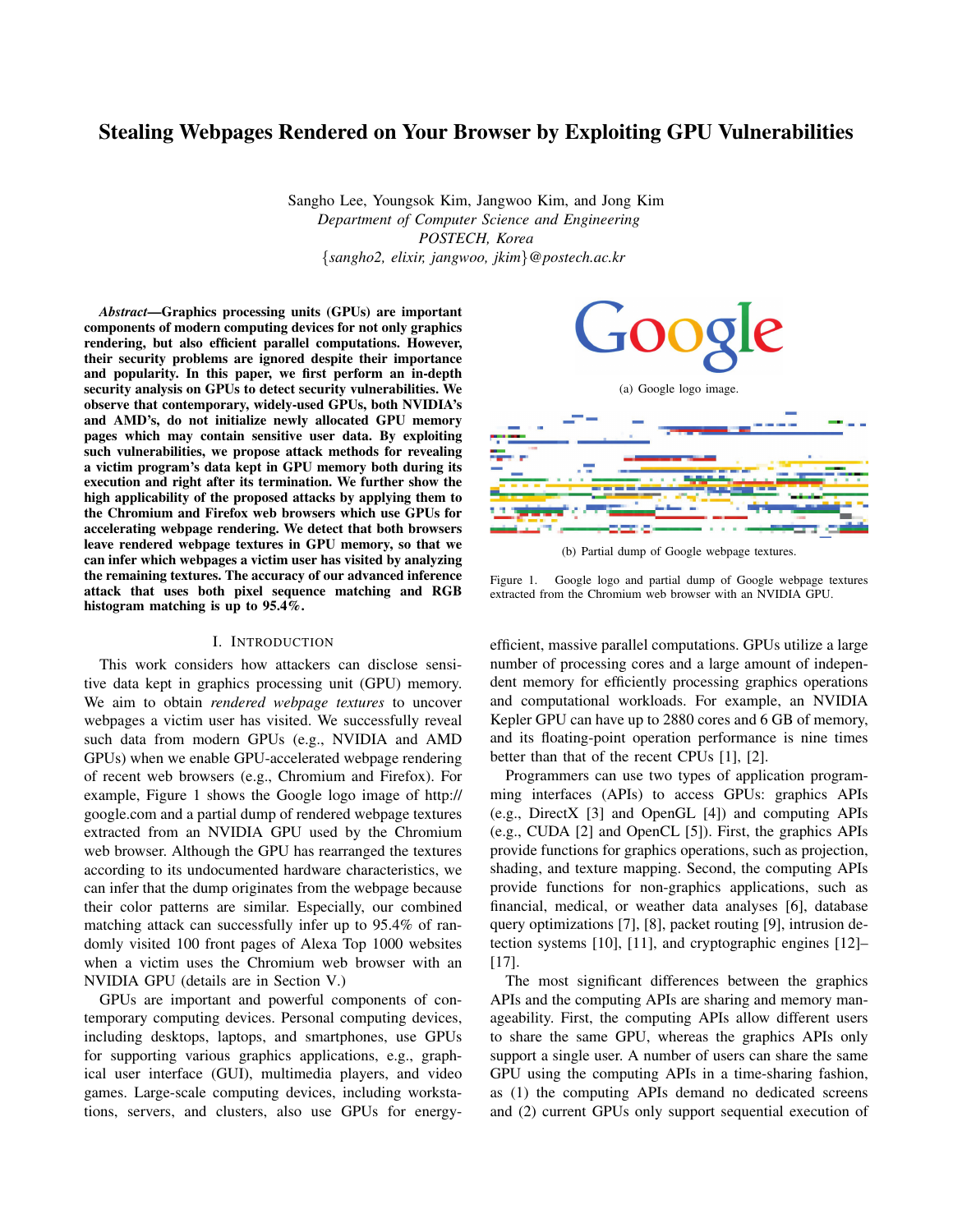different GPU processes [18]. Although some techniques (e.g., VirtualGL [19]) allow remote users to share the same GPU when using the graphics APIs, they warn users of potential security problems (e.g., logging keystrokes and reading back images through an X server).

Second, while GPU drivers manage GPU memory with the graphics APIs, programmers can manually manage GPU memory with the computing APIs, including allocations, CPU-GPU data transfers, and deallocations. GPUs have several types of memory (e.g., global, local, and private memories), and programmers can control them using the computing APIs except some graphics-related memories (e.g., framebuffer and z-buffer). In contrast, the graphics APIs provide no functions to manage such memories while providing a set of optimized functions to perform memoryefficient graphics operations.

Unfortunately, the sharing and high memory manageability of the computing APIs may incur critical security threats because GPUs do not initialize newly-allocated memory buffers [20]. Although numerous studies consider such an *uninitialized memory problem* in operating systems [21]– [24], no study deals with the uninitialized GPU memory problem<sup>1</sup>. If similar security threats exist with the computing APIs, the threats have much larger impact as multiple users share the same GPU.

In this paper, we first perform an in-depth security analysis on GPUs regarding their architectures and computing APIs to reveal any potential security threats. We identify that the computing APIs have a serious uninitialized memory problem because they (1) do not clear newly allocated memory pages, (2) have memory types that programmers cannot delete, and (3) have in-core memory without security mechanisms.

Second, we develop effective security attacks on GPUs applicable to the most widely used GPUs, NVIDIA and AMD GPUs, by exploiting the revealed security threats. Our attacks can disclose sensitive data kept in GPU memory of a victim program both during its execution and right after its termination.

Third, we demonstrate the high applicability of our attacks by inferring browsing history of the two most widely used web browsers, the Chromium and Firefox web browsers. Both browsers support GPU-accelerated webpage rendering acceleration, which uploads webpage textures to GPU memory to increase rendering speed. Our attacks can extract rearranged webpage textures of both browsers from NVIDIA and AMD GPUs.

Lastly, we propose advanced inference attacks which can correctly infer the original webpage of rearranged webpage textures with up to 95.4% accuracy. The proposed inference attacks compare the textures with either known textures or known webpage snapshots to identify the original webpage using three matching methods: (1) pixel sequence matching, (2) RGB histogram matching, and (3) combined matching.

To the best of our knowledge, our work is the first security analysis and attacks targeting GPUs. In summary, our work makes the following contributions:

- Novel and crucial attack target. Our work expands the scope of security research to a novel attack target, GPUs. Despite their popularity and importance, there is no in-depth and comprehensive study of their security problems before this work.
- Complete in-depth study. We present a complete indepth security analysis on GPUs regarding not only their architectures, but also their computing APIs. We identify that all kinds of GPU memories accessible by the computing APIs has security problems.
- Strong and widely-applicable attacks. We demonstrate our attacks using the most widely-used GPUs and GPU-assisted applications: NVIDIA and AMD GPUs, and the Chromium and Firefox web browsers. Especially, our attacks accurately infer browsing history by up to 95.4%.

The remainder of this paper is organized as follows. In Section II we give an in-depth security analysis on GPUs and motivate our work. In Section III we explain the threat model. In Section IV we explain our attacks to disclose sensitive data remaining in GPU memory. In Section V we propose our inference attacks that identify browsing history of web browsers using GPUs. In Section VI we discuss possible countermeasures against the proposed attacks. In Section VII we summarize related work of this paper. Lastly, we conclude the paper in Section VIII.

# II. BACKGROUND AND SECURITY CONCERNS

In this section, we first give a brief overview on GPUs in terms of their architectures and programming models. Then, we motivate our work by presenting *inevitable* security concerns rising from the nature of GPUs. We use the OpenCL terminology [5] throughout the paper.

# *A. GPU Architecture*

A GPU consists of (1) a *compute device* for executing instructions and (2) a *compute device memory* for storing data used by the compute device. Figure 2 shows the high-level diagram of a typical OpenCL-capable GPU architecture. The compute device consists of several *compute units (CUs)* and a *global/constant memory data cache* shared by all CUs. Each CU consists of *processing elements (PEs)*, also known as GPU cores, and per-CU *local memory* shared by the PEs. Each PE also has per-PE *private memory*.

The compute device memory consists of two memory types: *global memory* and *constant memory*. The read-write global memory is for storing GPU computation results. The

<sup>&</sup>lt;sup>1</sup>We found unpublished [25] and concurrent [26] studies dealing with similar problems during the camera-ready period.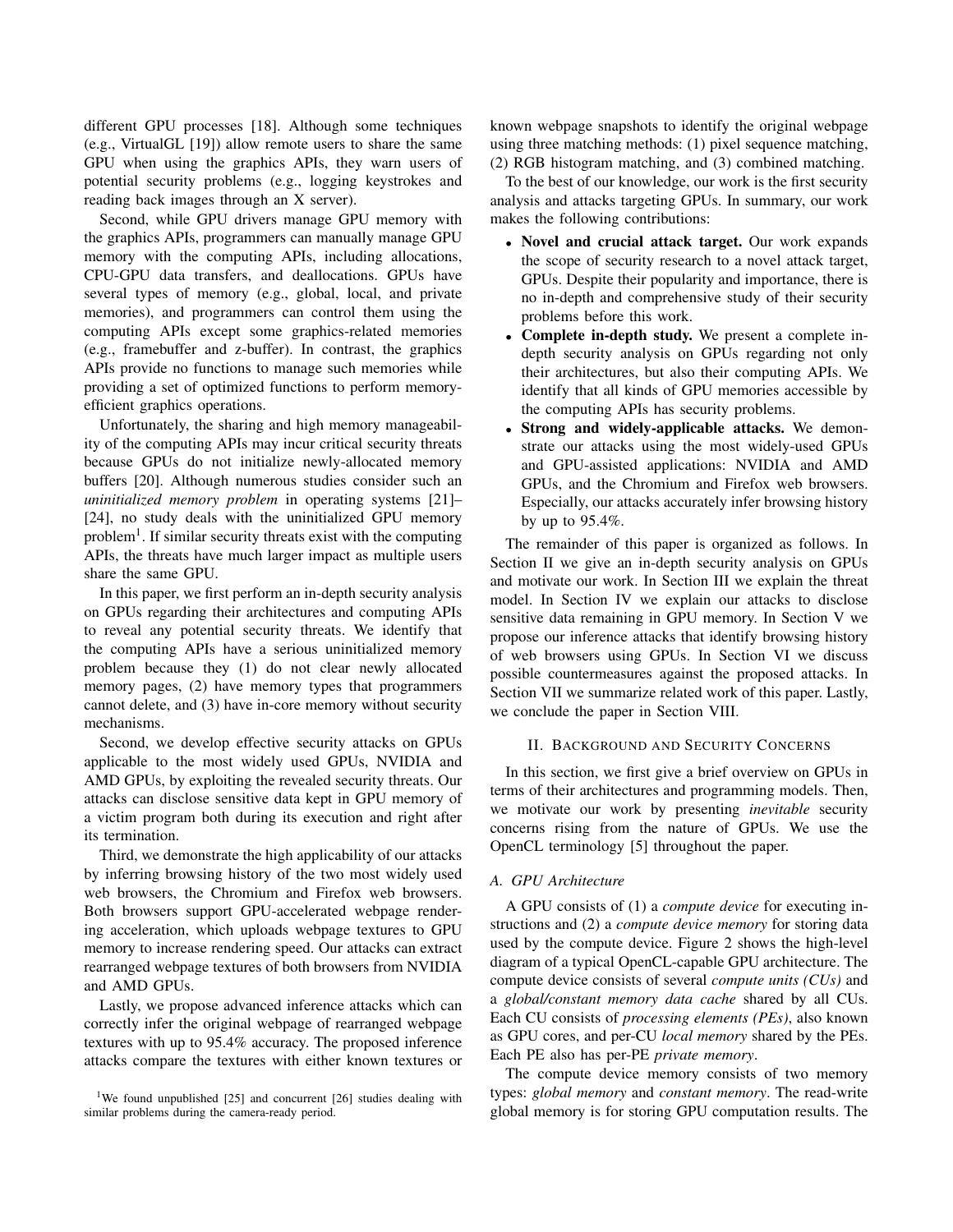

Figure 2. High-level architecture of an OpenCL-capable GPU.

read-only constant memory is for storing codes executed by the compute device and read-only data.

# *B. GPU Computing Model*

In a typical GPU computing model, GPUs run the programmer-defined GPU *contexts*, similar to CPUs. Programmers construct a GPU context by writing *kernels*, *memory management*, and *command queues* using the computing APIs. Kernels are the functions written to run on GPUs. Memory management includes GPU memory allocations, data transfers between CPU and GPU memories, and GPU memory deallocations. Command queues hold the commands to be executed on GPUs. Both kernels and memory management are the commands. A typical execution of a GPU context is as follows: programmers queue (1) GPU memory allocation commands, (2) CPU to GPU data transfer commands, (3) kernel execution commands, (4) GPU to CPU data transfer commands, and (5) GPU memory deallocation commands in a command queue. When programmers queue a kernel execution command to the command queue, a GPU driver passes the pointers of allocated GPU memory accessible by the kernel to the GPUs through the kernel arguments. The GPUs execute all commands in a command queue in the first-in, first-out (FIFO) manner.

# *C. OpenGL and Textures*

We briefly explain OpenGL, a popular graphics APIs widely supported by various operating systems, such as Windows, Linux, Android, and iOS. Among its several functions, we focus on texture functions as textures are sensitive image data of victims.

Texture mapping is a technique to make objects look realistic by mapping images or colors to 2D/3D objects. OpenGL provides a set of functions for texture mapping, such as glGenTextures() for generating a texture object, glBindTexture() for loading the texture object, and glTexImage2D() for specifying an image array of the texture object. Programmers either load an image file or generate some image data for glTexImage2D(). Once the texture object is uploaded to GPU memory, programmers can invoke glTexCoord() to coordinate the texture object while drawing objects.

Textures reside in the global memory, and programmers can delete textures no longer used by calling glDeleteTextures() to increase available global memory size. This function, however, does not initialize the corresponding memory blocks. Accordingly, an attacker can read the uninitialized textures which remain in the global memory after glDeleteTextures().

# *D. Security Concerns*

We now present three major security concerns of GPUs based on our analysis on GPU architectures and APIs. We take advantage of the major security concerns to perform our attacks presented in Section IV.

*1) Lack of Memory Page Initialization Upon New Allocation:* We identify a crucial security problem of GPU memory—GPUs do not initialize the contents of newly allocated memory pages that possibly contain sensitive data. The new owner can access the sensitive data remaining in the memory pages if the previous owner does not clear it. Modern operating systems have suffered from similar problems, but they solve the problems by filling new memory pages with zeros before delivering them to user space processes [27]. However, we detect that GPUs do not provide such a countermeasure. Therefore, we define the lack of memory page initialization upon new allocation as the first major security concern of GPUs.

*2) Unerasable Memory:* We identify that a portion of GPU memory is neither erasable by users nor automatically erased by GPUs. As explained in Section II-A, GPUs have several types of memory. While programmers can delete the contents of most types of memory, GPUs prevent programmers from erasing the contents of a few types of memory containing sensitive data (e.g., constant data, kernel codes, and call-by-value arguments). Moreover, we detect that GPUs do not automatically delete such contents even when they are no longer necessary. Thus, protecting sensitive data kept in the unerasable memory becomes the second major security concern of GPUs.

*3) Programmer-managed Memory:* We identify that threads originating from a kernel running on a CU can access the contents of other kernels, stored in the local and private memories of the CU. GPU computing models allow programmers to manually manage the local and private memories to optimize performance [2], [5]. For security, GPUs should disallow threads of a kernel to access the contents stored in the local and private memories, written by threads of other kernels. But we detect that current GPUs provide no isolation mechanism for the local and private memories. Regarding that GPU-accelerated applications use the local and private memories for storing sensitive data (e.g., secret keys with libgpucrypto [12]), lack of such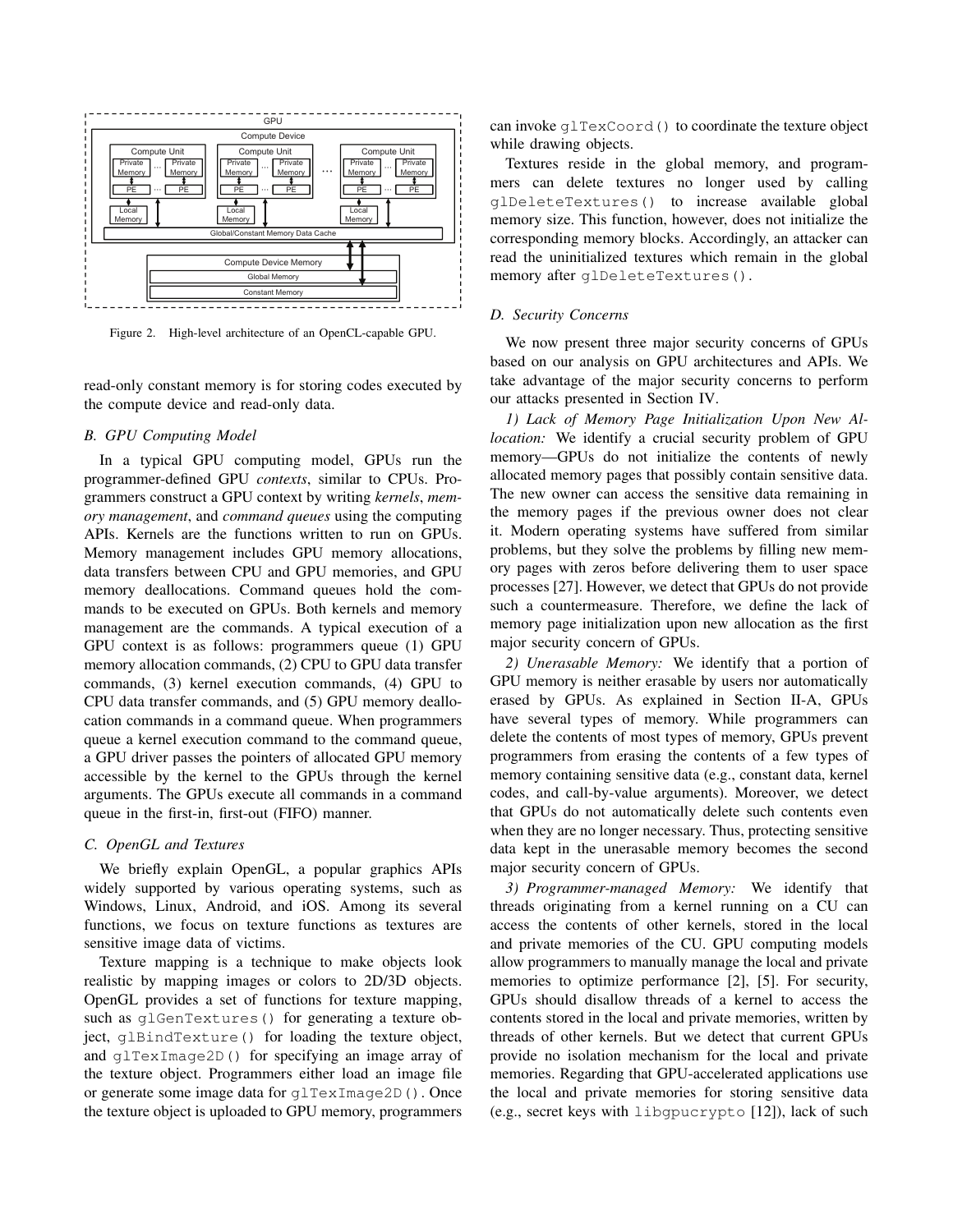a prevention becomes the third major security concern of GPUs.

# III. SYSTEM AND ATTACK MODELS

We assume a system that equips a GPU for graphics operations and computations. The system is a multi-user system so that a number of users can share the equipped GPU. A *victim* is a normal user of the system who often executes programs using the GPU, such as 3D rendering software, web browsers, and financial data analysis tools. The victim occupies screens to locally use the graphics APIs. An *attacker* is another normal user of the system (a *local attacker*) who cannot attack the victim at the operating system level due to insufficient privilege as many attacks dealing with multi-user systems assume [28], [29]. The attacker, however, can freely access the GPU via the computing APIs, as any user of the system can use the APIs. Consequently, the attacker attempts to exploit the GPU to disclose the victim's sensitive data possibly remaining in GPU memory.

In addition, we consider a remote GPU system using VirtualGL [19], which is basically the same as the preceding system. Here, a victim has a right to use VirtualGL [19] to remotely use the graphics APIs, whereas an attacker has no right to use VirtualGL. Therefore, the attacker also need to exploit the GPU to attack the victim's data kept in GPU memory. As the attack methods for both systems are the same, we do not distinguish them in this work.

# IV. DISCLOSING GPU MEMORY

In this section, we explain our attacks to disclose sensitive data in GPU memory exploiting the uninitialized memory problem. We propose two attacks to steal sensitive data of a victim program both at the right after its termination and during its execution. We further discuss real attacks on security-sensitive GPU programs in the later section.

# *A. Basic Attack*

We identify that current GPUs have uninitialized memory problems by performing a basic attack that attempts to read the entire global memory after a victim GPU context terminates. First, we execute a simple victim program that writes 1 GB of  $0 \times 11111111$  on the 3 GB of global memory of an NVIDIA GeForce GTX 780 GPU. Right after the victim program terminates, we execute a simple attack program that reads the entire global memory. When no active GPU program exists, the memory dump read by the attack program contains not the victim's data but dummy data. We expect that a GPU driver turns GPUs to a sleep mode for saving power, so that the data written in the global memory disappear. In contrast, when at least one active GPU program (e.g., a Gnome desktop) exists, the memory dump contains not only the 1 GB data written by the victim program, but also other important data, such as a kernel code. We





expect that uncleared data remain in GPU memory, as the GPU driver does not automatically delete them to avoid possible performance degradation [20]. We perform a similar attack on the local and private memories, and detect that GPUs also do not automatically clear them. Accordingly, we conclude that current GPUs ignore the uninitialized memory problems.

# *B. Overview of Advanced Attacks*

We introduce attacks to acquire data stored in the global, local, and private memories of GPUs. We consider two attack points: the end of the GPU context and the end of the GPU kernel. Figure 3 provides an overview of the proposed attacks. Normal GPU execution flow creates a GPU context (CC), allocates GPU memory (AM), copies data from CPU to GPU (HD), executes a kernel (EK), copies back data from GPU to CPU (DH), frees GPU memory (FM), and destroys context (DC) (Figure 3a). In the case of graphics applications, copying results to video frame buffer replaces DH. When the victim follows the same execution flow, the End-of-Context (EoC) attack and the End-of-Kernel (EoK) attack steal data at different moments. The EoC attack dumps all GPU memory after the victim frees its memory (Figure 3b). The EoK attack steals the local and private memories of the victim's kernel right after the victim's kernel terminates (Figure 3c). We mainly explain the proposed attacks using NVIDIA GPUs, and discuss differences between NVIDIA and AMD GPUs in terms of performing the proposed attacks.

# *C. End-of-Context (EoC) Attack*

*1) Attack Description:* The EoC attack aims to obtain data released after the destruction of a victim program's GPU context. A GPU program can either explicitly destroy its GPU context by calling API functions (e.g., clReleaseContext() and cudaDeviceReset()) or implicitly destroy its GPU context by its termination. The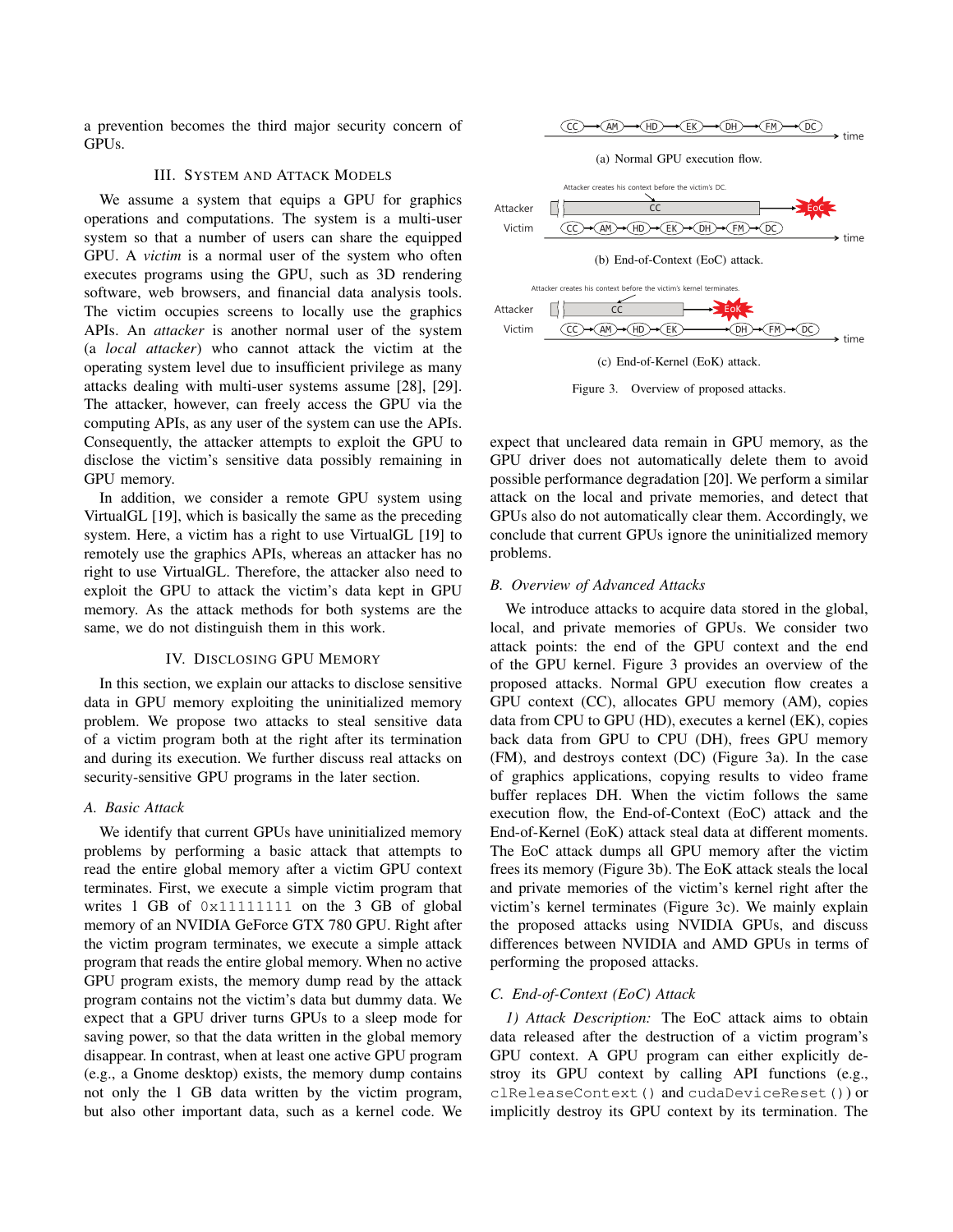Algorithm 1 End-of-Context Attack

**Input:**  $own \leftarrow$  the size of memory occupied by attacker

- 1:  $context \leftarrow createGPUContext()$
- 2: total  $\leftarrow$  getTotalMemoryIn fo()
- 3:  $available \leftarrow getAvailableMemoryInfo()$
- 4: while  $available + own = total$  do // no victim exists 5: sleep()
- 6:  $available \leftarrow getAvailableMemoryInfo()$
- 7: end while
- 8:  $available \leftarrow getAvailableMemoryInfo()$
- 9: while  $available + own \neq total$  do // victim works
- 10: sleep()
- 11:  $available \leftarrow getAvailableMemoryInfo()$
- 12: end while
- 13: alloc ← allocateMemory(total own) // victim exits 14: memoryCopyDeviceT oHost(alloc)



Figure 4. Changes of the available global memory size according to a victim program's activities. The total size of global memory is 2687 MB (NVIDIA Tesla C2050 GPU).

main target of this attack is the results of kernel computations, such as decrypted plaintext and rendered images. If a victim program does not clear its global memory before releasing its GPU context, an attacker can easily obtain the computation results using this attack. Furthermore, we observe that the GPU context destruction also releases other important data, such as *kernel code*, *constant data*, and *callby-value arguments of kernels*. Current GPUs provide no methods to delete such data.

*2) Attack Procedure:* Algorithm 1 shows the EoC attack. NVIDIA GPUs provide functions to examine the available and total GPU memory size of the GPUs, such as cudaMemGetInfo(). By continuously examining the changes in the available memory size using such functions, an attacker can discern whether a victim program destroyed its GPU context. Figure 4 shows the changes in available memory size according to the victim's activities. The attacker can learn when the victim starts to use GPUs, allocates and deallocates global memory, and exits from the GPUs by leveraging the memory usage history. If the victim no longer uses GPUs, the attacker tries to dump the entire global memory of the GPUs.

*3) Reducing Analysis Space:* We suggest a technique to reduce the analysis space in memory dumps because (1) usual victim programs only use a small portion of the global memory and (2) investigating several gigabytes of the

Algorithm 2 End-of-Context Attack on Multiple Victims

**Input:**  $own \leftarrow$  the size of memory occupied by attacker

- 1:  $context \leftarrow createGPUContext()$
- 2:  $total \leftarrow getTotalMemoryInfo()$
- 3:  $available \leftarrow getAvailableMemoryInfo()$
- 4: while  $available + own = total$  do // no victim exists 5: sleep()
- 6:  $available \leftarrow getAvailableMemoryInfo()$
- 7: end while
- 8: available  $\leftarrow getAvailableMemoryInfo()$
- 9: while  $available + own \neq total$  do // victims work
- 10: sleep()
- 11:  $avail\_new \leftarrow getAvailableMemoryInfo()$
- 12: if avail new  $>$  available then // victims deallocate memory
- 13:  $alloc \leftarrow allocateMemory(avail\_new)$
- 14: **if** kernelDetectInstruction(alloc) = true **then**
- 15: memoryCopyDeviceToHost(alloc) // only copy memory with code
- 16: end if
- 17: fillMemory(alloc)
- 18: deallocateMemory(alloc)
- 19: end if
- 20:  $available \leftarrow getAvailableMemoryInfo()$
- 21: end while
	-
- 22: alloc ← allocateMemory(total own) // victims exit
- 23: memoryCopyDeviceT oHost(alloc)

global memory requires unnecessary efforts. Our technique is to fill the global memory with sufficiently long binary sequences before a victim comes and ignore the sequences when analyzing dumps of the global memory. We modify the attack program to fill the global memory of a GPU with a predefined 1024-bit integer before a victim program arrives. When analyzing memory dump files, we ignore the 1024-bit integer in the files. The probability that a victim program has the predefined 1024-bit integer in its memory is negligible. We test this technique with simple victim programs allocating 64, 128, 256, 512, and 1024 MB of global memory, respectively. On average, the size of analysis space is only 1.3 MB larger than the allocated memory for storing kernel codes and constant data.

*4) Multiple Victims:* The EoC attack in Algorithm 1 does not work when multiple victims are consecutively using the GPUs. To solve the problem, we modify the attack to deal with multiple victims (Algorithm 2). Whenever the size of available GPU memory increases, this algorithm attempts to allocate all the available memory to obtain the recently deallocated memory. However, dumping all the available memory whenever deallocations occur requires much storage and transmission overhead. The algorithm avoids the overhead by launching a kernel to verify whether the recent memory deallocation is due to the destruction of a GPU context. It is possible by checking whether the deallocated memory includes instructions (e.g., 0x85800000001c3c02 which is the NOP instruction of NVIDIA Kepler GPUs). Lastly, the algorithm copies memory containing instructions to the host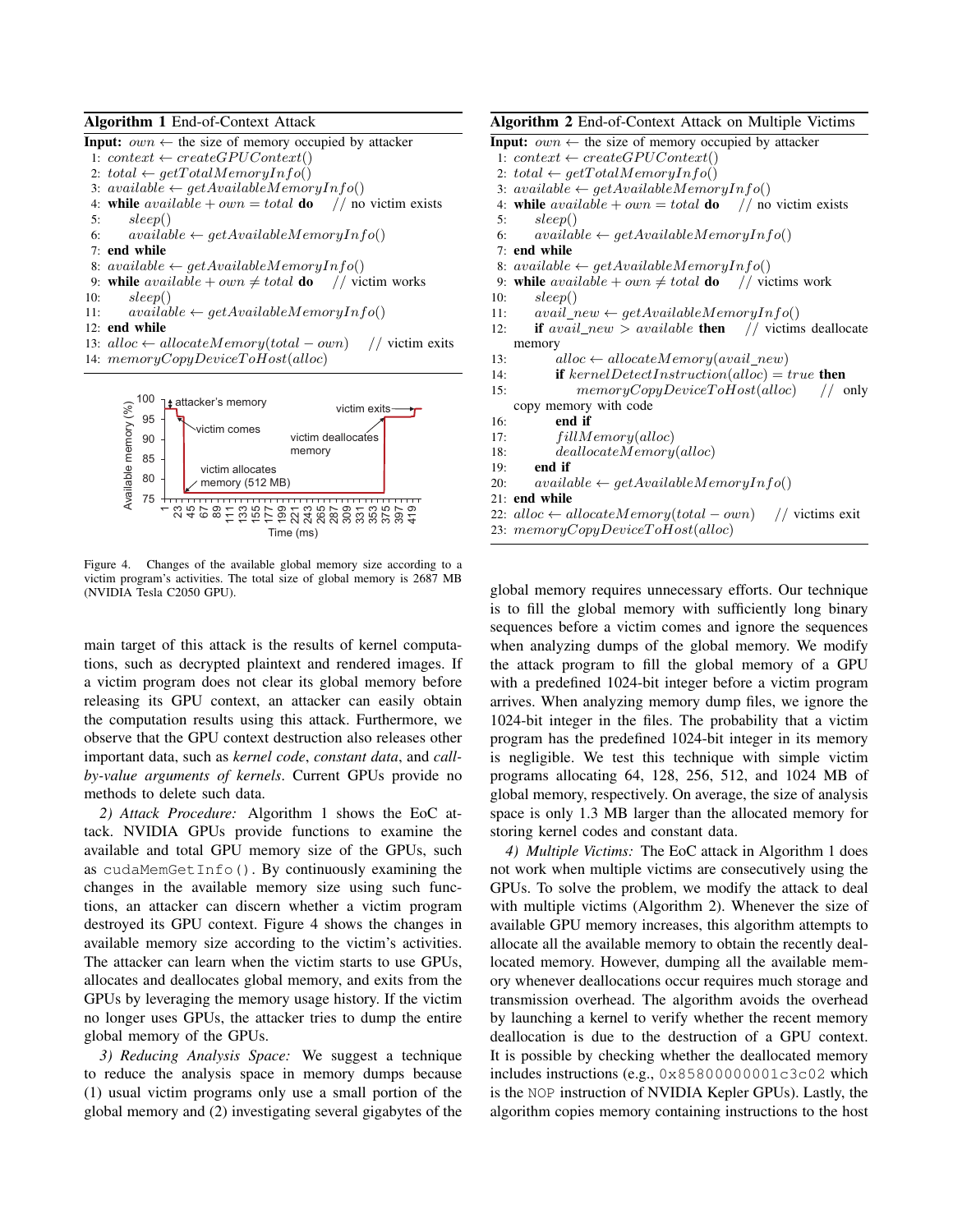Algorithm 3 End-of-Kernel Attack

|                | <b>Input:</b> $own \leftarrow$ the size of memory occupied by attacker |  |  |  |  |
|----------------|------------------------------------------------------------------------|--|--|--|--|
|                | 1: $context \leftarrow createGPUContext()$                             |  |  |  |  |
|                | 2: $total \leftarrow getTotalMemoryInfo()$                             |  |  |  |  |
|                | 3: $available \leftarrow getAvailableMemoryInfo()$                     |  |  |  |  |
|                | 4: while $available + own = total$ do // no victim exists              |  |  |  |  |
| 5: $sleep()$   |                                                                        |  |  |  |  |
|                | 6: $available \leftarrow getAvailableMemoryInfo()$                     |  |  |  |  |
| $7:$ end while |                                                                        |  |  |  |  |
|                | 8: $available \leftarrow getAvailableMemoryInfo()$                     |  |  |  |  |
|                | 9: while $available + own \neq total$ do // victim works               |  |  |  |  |
| 10:            | $local\_priv \leftarrow kernelReadLocalPrivMem()$                      |  |  |  |  |
| 11:            | $memoryCopyDeviceToHost(local\_priv)$                                  |  |  |  |  |
|                | 12: $avail\_new \leftarrow getAvailableMemoryInfo()$                   |  |  |  |  |
| 13:            | <b>if</b> avail_new > available and avail_new+own $\neq$ total         |  |  |  |  |
|                | <b>then</b> $//$ victim releases some global memory                    |  |  |  |  |
| 14:            | $alloc \leftarrow allocateMemory(avail\_new)$                          |  |  |  |  |
| 15:            | memoryCopyDeviceToHost(alloc)                                          |  |  |  |  |
| 16:            | deallocateMemory(alloc)                                                |  |  |  |  |
| end if<br>17:  |                                                                        |  |  |  |  |
|                | 18: $available \leftarrow avail$ new                                   |  |  |  |  |
| 19: end while  |                                                                        |  |  |  |  |
|                |                                                                        |  |  |  |  |

and fills the memory with a dummy value before releasing it, to avoid redundant detections of the same instructions.

# *D. End-of-Kernel (EoK) Attack*

*1) Attack Description:* The EoK attack aims to obtain intermediate data generated when GPU kernels of a victim program are executing. GPU computing models discourage long-running GPU kernels because current GPUs do not support preemptive scheduling. Long-running GPU programs thereby use either several kernels or the same kernel repeatedly and process the intermediate results. The main targets of this attack are frequently accessed data stored in the per-CU local memory and the per-PE private memory. For example, libgpucrypto, a cryptography library of SSLShader [12], loads secret keys, AES S-box, and the p and  $q$  values of RSA into the local and private memories in order to increase performance. If a victim program does not clear the local and private memories at the end of each kernel execution, an attacker can easily read the data.

*2) Attack Procedure:* Algorithm 3 shows the EoK attack. In this algorithm, we execute kernels that attempt to read the local and private memories of a GPU, and copy the results to CPU memory. We also check the differences in available memory size to determine whether a victim program dynamically releases some of its global memory. When we detect such memory release, we also attempt to dump it. The loop for reading the local and private memories terminates when the victim program exits from the GPU, and we lastly perform the EoC attack.

*3) L1 Data Cache of NVIDIA GPUs:* The EoK attack can also acquire sensitive data kept in the L1 data cache of NVIDIA GPUs. NVIDIA GPUs utilize a portion of their per-CU local memory as an L1 data cache of the global



Figure 5. Memory layouts of configurable local memory and L1 data cache (NVIDIA GPUs).



Figure 6. A sample kernel to flush L1 data cache.

memory. Programmers can flexibly configure the size of the local memory and the L1 data cache: 16 KB for the local memory and 48 KB for the L1 data cache or vice versa. However, this configuration allows attackers to read the 32 KB overlapped region used by the L1 data cache of a victim program.

Figure 5 shows the layouts of the local memory and the L1 data cache, verified by conducting the following experiment. We first execute a victim program that writes zeros into its 16 KB of local memory and reads 512 MB of global memory filled with 0x11111111. We then execute an attack program that reads and dumps its 48 KB of local memory. We detect that the lower 16 KB of the local memory is filled with zeros and the upper 32 KB of the local memory is filled with 0x111111111. Therefore, attackers can obtain the lower 2/3 of the L1 data cache from a victim GPU program if the victim uses a 48 KB L1 data cache.

A GPU program can clear cached data by reading the contiguous 48 KB global memory block filled with a dummy value because the L1 data cache of NVIDIA GPUs is a setassociative, write-evict cache [2], [30]. Figure 6 shows an example of a CUDA code that flushes the L1 data cache. It prepares a 48 KB array filled with zeros in the global memory in advance and reads zeros from the array to clear the L1 data cache.

*4) Multiple Victims:* The limitation of the EoK attack is that it can only read the local and private memories of a victim kernel which uses the GPU just before an attack kernel. This implies that when multiple victim programs compete to use a GPU, the attack kernel can only see one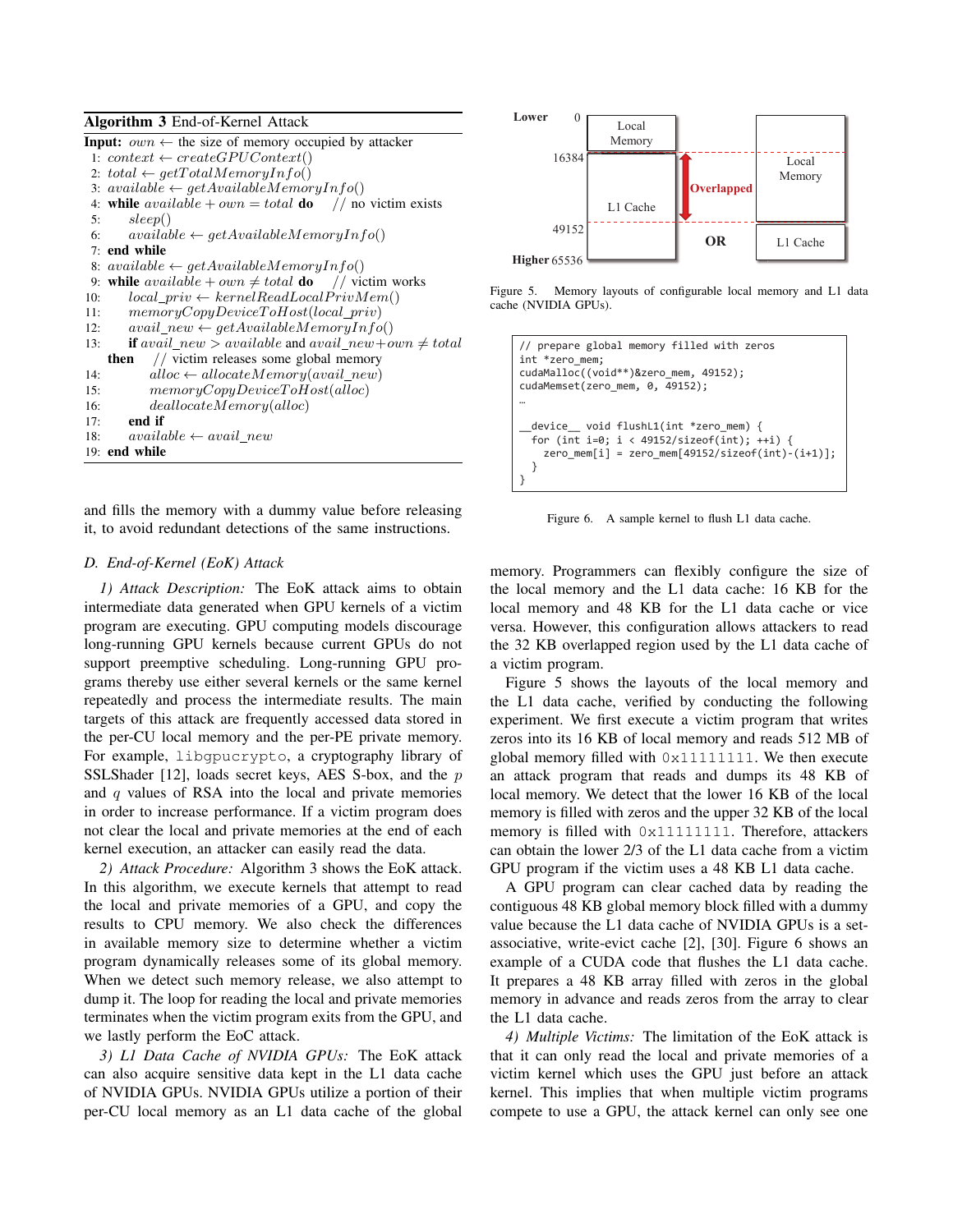Table I PLATFORMS WE TEST THE PROPOSED ATTACKS.

| <b>GPU</b> (Generation)   | GPU Mem. | Driver   | OS             | Kernel | <b>CPU</b>                    | CPU Mem. |
|---------------------------|----------|----------|----------------|--------|-------------------------------|----------|
| <b>NVIDIA</b>             |          |          |                |        |                               |          |
| GeForce $210$ (GT200)     | $0.5$ GB | 319.37   | Ubuntu $12.04$ | 3.5.0  | Intel Pentium Dual-Core E6300 | 4 GB     |
| Tesla C2050 (Fermi)       | 2.6 GB   | 304.108  | CentOS 6.3     | 2.6.32 | Intel Xeon $X5650*2$          | 24 GB    |
| GeForce GTX 780 (Kepler)  | 3.0 GB   | 325.15   | Ubuntu $12.04$ | 3.5.0  | Intel Core $i7-2600$          | 8 GB     |
| <b>AMD</b>                |          |          |                |        |                               |          |
| Radeon HD 7850 (Pitcairn) | $1.8$ GB | 13.1     | CentOS 6.4     | 2.6.32 | Intel Xeon $E5430*2$          | 8 GB     |
| FirePro W9000 (Tahiti)    | $6.0$ GB | 12.104.2 | CentOS 6.4     | 2.6.32 | Intel Xeon $E5430*2$          | 8 GB     |
|                           |          |          |                |        |                               |          |

of their data kept in local and private memories.

# *E. Attacks on AMD GPU*

*1) Differences and Increased Vulnerability:* The attacks on AMD GPUs slightly differ from the attacks on NVIDIA GPUs due to dynamic memory management of AMD GPUs and OpenCL<sup>2</sup>. Unlike NVIDIA GPUs, AMD GPUs and OpenCL provide no APIs to check available memory size as they dynamically manage the global memory. When a new GPU program requests large memory blocks exceeding the available global memory size, while an old GPU program occupying a portion of global memory is inactive, AMD GPUs automatically move the old GPU program's data back to CPU memory to fulfill the new program's requirements. NVIDIA GPUs do not provide this functionality, although they support OpenCL.

However, we detect that *the AMD GPU driver does not nullify GPU memory for the new program*. An attacker can read the global memory of a victim program when he or she requests memory *before* the victim program deletes and deallocates its GPU memory.

Instead of checking the available GPU memory sizes, we use the changes in kernel execution timing for determining whether a victim program uses GPUs. GPU kernels of different programs share a GPU in a time-sharing fashion, so that the execution time of a GPU kernel varies according to other kernels using the GPU.

*2) Attack Procedure:* Algorithm 4 shows the EoK attack on AMD GPUs. We execute a dummy kernel and measure its execution time to know whether a victim program uses the GPU. If a victim program exists, the execution time of the dummy kernel certainly increases because current GPUs cannot concurrently execute different GPU programs [18]. When an attacker detects a victim, the attacker executes kernels for reading the local and private memories. Furthermore, the attacker can also acquire the entire global memory because of the dynamic memory management of AMD GPUs. Consequently, the EoC attack is unnecessary when attacking AMD GPUs.

# Algorithm 4 End-of-Kernel Attack on AMD GPUs

**Input:**  $own \leftarrow$  the size of memory occupied by attacker 1:  $context \leftarrow createGPUContext()$ 2:  $time \leftarrow kernelDummy()$ 3: while  $time < threshold$  do  $//$  no victim exists 4: sleep() 5:  $time \leftarrow kernelDummy()$ 6: end while

- 7: while  $time \geq threshold$  do // victim works
- 8:  $local\_priv \leftarrow kernelReadLocalPrivMem()$
- 9: memoryCopyDeviceToHost(local\_priv)
- 10:  $alloc \leftarrow allocateMemory(total own)$
- 11: memoryCopyDeviceToHost(alloc)
- 12:  $sleep()$

13:  $time \leftarrow kernelReadData()$ 

14: end while

# *F. Test Platforms*

We test five different platforms to check the coverage of the proposed attacks (Table I). The test platforms include NVIDIA GeForce 210, NVIDIA Tesla C2050, NVIDIA GeForce GTX 780, AMD Radeon HD 7850, and AMD FirePro W9000 GPUs on Linux operating systems with various driver versions. We verify that our attacks succeed in the test platforms without errors.

#### *G. Attacks on "Real" Programs*

So far, we explain our attacks to disclose GPU memory used by an experimental GPU program we made that only handles meaningless data. To show that our attacks are not only highly applicable, but also crucial threats to both GPUs and their users, we have to attack a *real program* that (1) uses GPU APIs, (2) deals with sensitive data, and (3) is popular. Recent web browsers, such as Chromium and Firefox, fulfill all the requirements: (1) they use graphics APIs for efficient webpage rendering, (2) they handle a user's private data such as browsing history, and (3) they are extremely popular. Therefore, we choose them as our attack targets and discuss the results in the next section.

# V. INFERRING WEB BROWSING HISTORY FROM GPUS

In this section, we explain our attacks on web browsers to infer web browsing history of a victim user using data extracted from GPUs by leveraging the attacks explained in Section IV. Recent web browsers, such as Chromium and

<sup>2</sup>http://devgurus.amd.com/message/1296453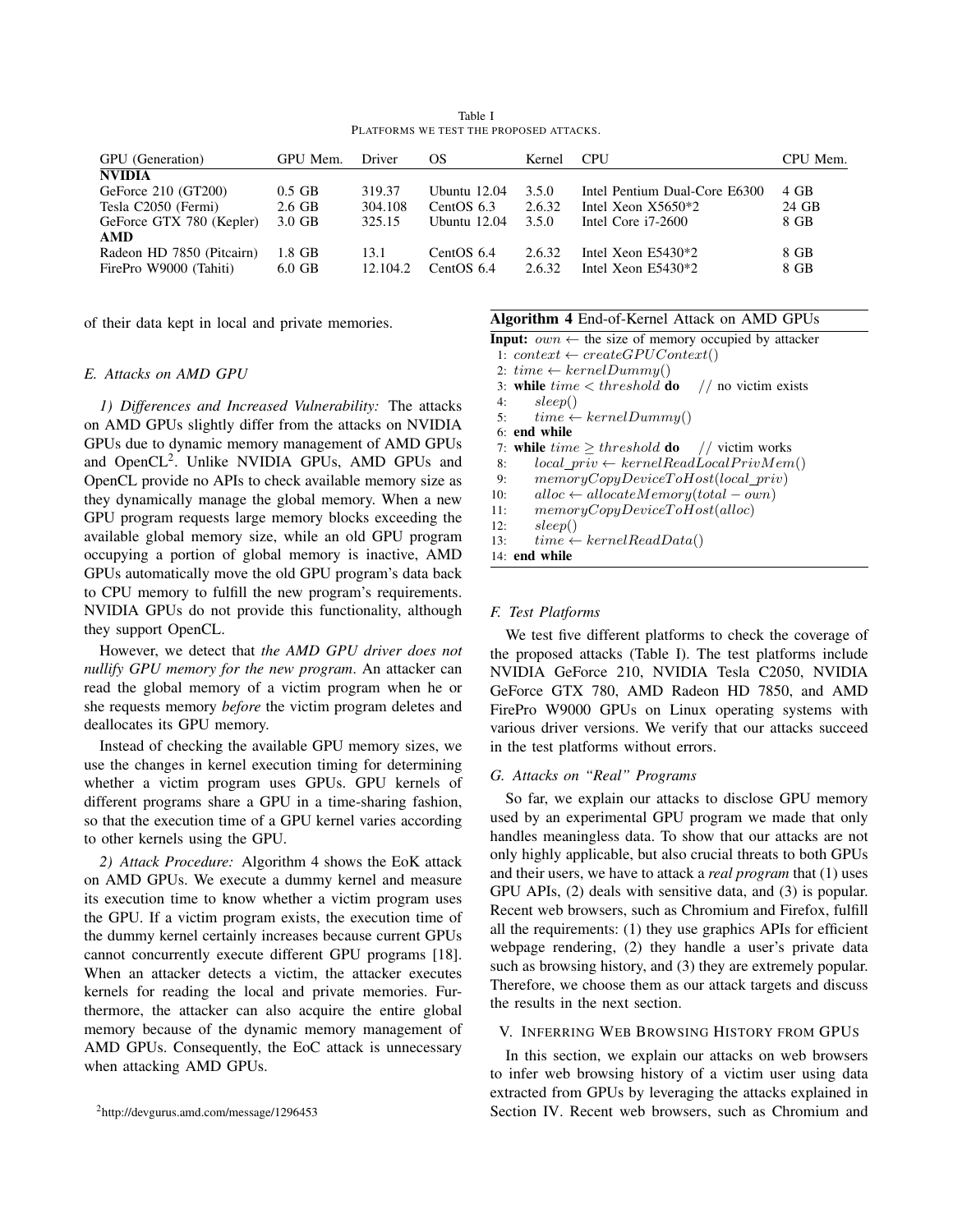Firefox, support GPU-accelerated webpage rendering so we expect that *rendered webpage textures may remain in GPU memory*. Our inference attacks match the GPU memory dump with either known webpage dumps or known webpage snapshots to infer which webpages a victim user has visited.

We identify that webpage textures remain not in the local and private memories, but in the global memory. The content of the local and private memories does not change according to which webpages a victim has visited, but changes according to which web browsers a victim uses. Hence, we focus on attacking the global memory to infer web browsing history.

# *A. Web Browsers and Configurations*

We use the Chromium web browser version 30 and Firefox web browser version 25 in this case study. For the Chromium web browser, we enable the "GPU compositing of all page" option to use GPU-accelerated webpage composition. For the Firefox web browser, we enable the layers.offmainthreadcomposition.enabled and layers.acceleration.force-enabled options, and disable the layers.use-deprecated-textures option. We execute the web browsers on three Linux systems with NVIDIA GeForce 210, NVIDA GeForce GTX 780, and AMD FirePro W9000 GPUs (Table I). The Linux systems with the NVIDIA GPUs use Xfce 4.8, and another Linux system with the AMD GPU uses Gnome 2.28.2.

#### *B. GPU Memory Dump and Texture Rearrangement*

When we examine a GPU memory dump of google.com extracted from the Chromium web browser with an NVIDIA GeForce GTX 780 GPU obtained by performing the EoC attack, we find a number of 32-bit values that seem to represent colors, such as  $0 \times 00$  ffffff, 0x00404040, 0x00e85947, and 0x00da3d29. Starting from the most significant bit, we treat each two bytes as blank, red, green, and blue color values, respectively. We construct Figure 1b by judging each value with the rule while ignoring black (zeros).

As Figure 1 shows, GPUs store textures on GPU memory in a rearranged form so that we need solutions to recognize them. However, recovering the original textures from the rearranged textures is difficult because (1) GPU vendors document nothing about the hardware-level texture management, (2) GPUs have virtualized and paged memory, and (3) GPU memory dumps also contain other non-color data. Therefore, instead of trying to recover the original textures, we strive to design methods for inferring the visited webpages from the rearranged textures.

# *C. Overview of Attack Scenarios*

We consider three attack scenarios to know how attackers can infer browsing history of victims by leveraging GPUs in various situations. First, we assume an attacker who prepares *GPU memory dumps of known webpages* extracted from the same GPU a victim uses and tries to compare them with a GPU memory dump of an unknown webpage. We confirm that this attack can correctly infer up to 95.4% of randomly selected 100 front pages of Alexa Top 1000 websites.

Second, we assume an attacker who prepares *image snapshots of known webpages* and tries to compare them with a GPU memory dump of an unknown webpage. Unlike the first attack, this attack does not require that the attacker and victims use the same GPU. This attack correctly infers  $\sim$ 50% of the randomly selected 100 front pages.

Third, we assume an attacker trying to attack a victim who simultaneously opens multiple webpages using either *multiple tabs or windows*. We observe that the attacker can accurately infer the webpages of the front tab or the lastly rendered window.

# *D. Attack using Known GPU Memory Dump*

In this attack, an attacker prepares GPU memory dumps of famous webpages to compare them with a new GPU memory dump of a victim web browser. We choose front pages of Alexa Top 1000 websites as our dataset. We visit each of them using the Chromium and Firefox web browsers with NVIDIA and AMD GPUs, respectively, and close the browsers 60 second later while recording GPU memory dumps using the EoC attack. We repeat these procedures 10 times to average out the results.

We use three matching methods for comparing GPU memory dumps: pixel sequence matching, RGB histogram matching, and a combination of them.

*1) Pixel Sequence Matching:* The pixel sequence matching compares non-black and non-white contiguous pixel sequence sets extracted from two GPU memory dumps using *Jaccard Index (JI)*. We ignore (1) black pixels because we cannot distinguish them with zero in memory and (2) white pixels because most webpages have a large number of white pixels.

For example, if a GPU memory dump contains the following pixels

$$
c_1, c_2, c_b, c_3, c_b, c_4, c_w, c_w, c_5, c_6, c_b,
$$

where each  $c_i$  is a tuple of red, blue, and green color values (0–255),  $c_b$  is black (0,0,0), and  $c_w$  is white (255,255,255), the pixel sequence set is

$$
P = \{(c_1, c_2), (c_3), (c_4), (c_5, c_6)\}.
$$

Moreover, the JI of the following two pixel sequence sets

$$
P_1 = \{(c_1, c_2), (c_3), (c_4), (c_5, c_6)\},
$$
  

$$
P_2 = \{(c_1, c_2, c_3), (c_4), (c_5, c_6)\},
$$

are

$$
\frac{|P_1 \cap P_2|}{|P_1 \cup P_2|} = \frac{|(c_4), (c_5, c_6)|}{|(c_1, c_2), (c_3), (c_4), (c_5, c_6), (c_1, c_2, c_3)|} = \frac{2}{5}.
$$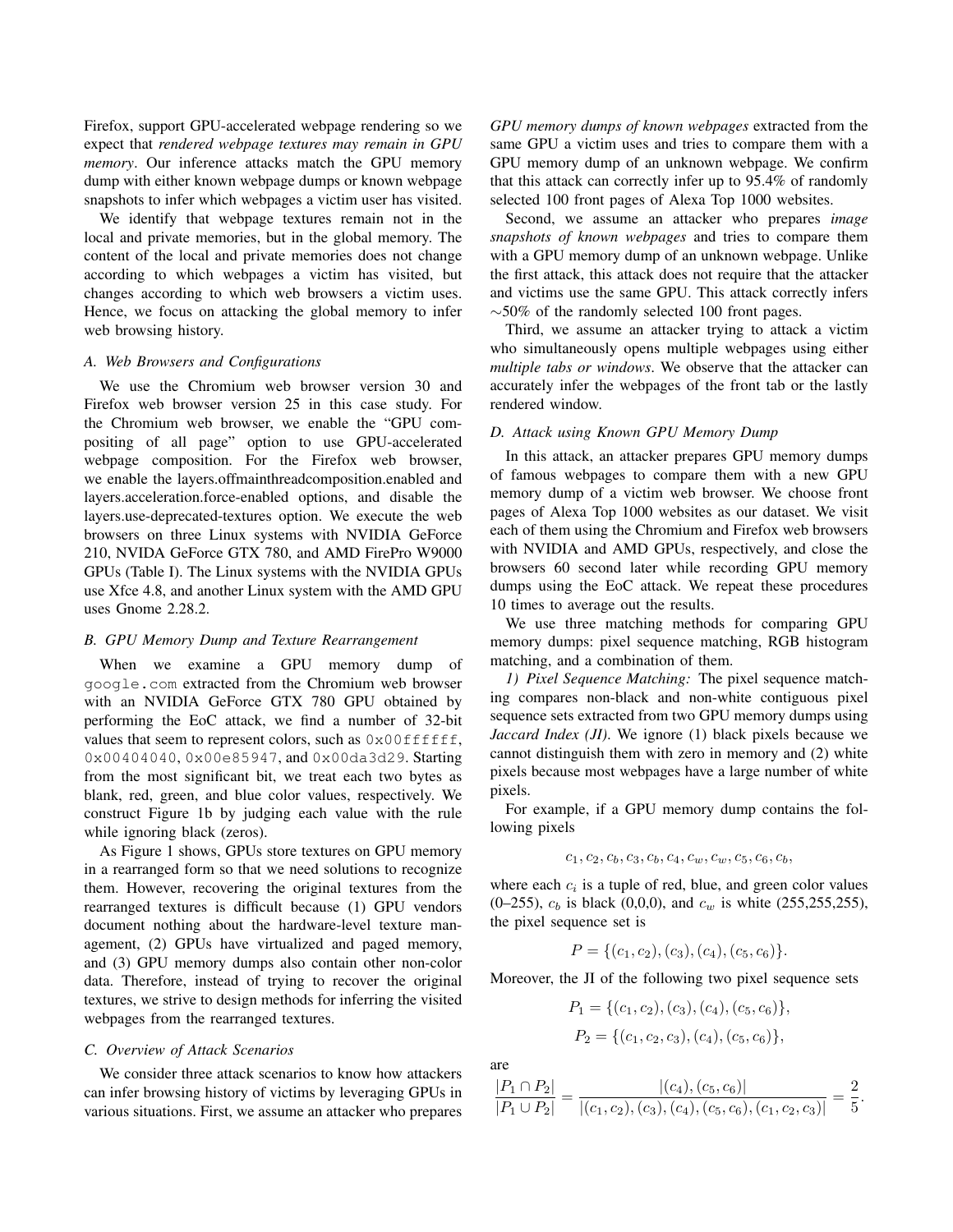

Figure 7. Pixel sequence similarity between webpage dumps extracted from NVIDIA and AMD GPUs.

Figure 7 shows boxplots of pixel sequence similarity of the same and different webpages with NVIDIA and AMD GPUs. We observe that the pixel sequence similarity between the same webpage is fairly higher than that of different webpages in all cases. The median similarity between the same webpage is 0.865 whereas that of the different webpage is 0.014 in the Chromium browser with the NVIDIA GPU, those of the Firefox browser with the NVIDIA GPU are 0.478 and 0.029, those of the Chromium browser with the AMD GPU are 0.671 and 0.007, and those of the Firefox browser with the AMD GPU are 0.888



Figure 8. The amount of GPU memory the Chromium web browser utilizes for rendering four different Google webpages with an NVIDIA GTX 780 GPU.

and 0.060. When computing the cross similarity between different webpages, we use the *centroid* pixel sequence set of each webpage, whose average similarity between pixel sequence sets of the same webpage is the largest.

We further inspect (1) the same webpages having low pixel sequence similarity and (2) different webpages having high pixel sequence similarity. First, most of the same webpages with the low similarity are dynamic webpages showing different images at each visit, such as apple.com and tumblr.com. If attackers prepare a number of GPU memory dumps corresponding to the dynamic contents, they may overcome this limitation.

Second, most of the different webpages with high similarity are either similar or the same webpages having different domain names, such as (google.com, google.co.uk) and (facebook.com, fbcdn.net). We are certain that distinguishing them is less meaningful because attackers can infer a victim's preferences using one of the similar webpages. Furthermore, we can distinguish them if we monitor changes in GPU memory utilization by the browsers as Memento [28] does. Figure 8 shows that the Chromium web browser has different GPU memory usage patterns when rendering four different Google webpages. Such a monitoring, however, only works with NVIDIA GPUs because AMD GPUs provide no APIs to check the available global memory size.

The limitation of the pixel sequence matching is that pixel sequences heavily depend on which GPU and web browser a victim uses (Figure 9). For this reason, attackers should prepare the web browser and the GPU that are equivalent to those of a victim to perform this attack.

*2) RGB Histogram Matching:* The RGB histogram matching compares non-black and non-white RGB histograms derived from two GPU memory dumps using *Euclidean distance*. An RGB histogram is a tuple of 256 values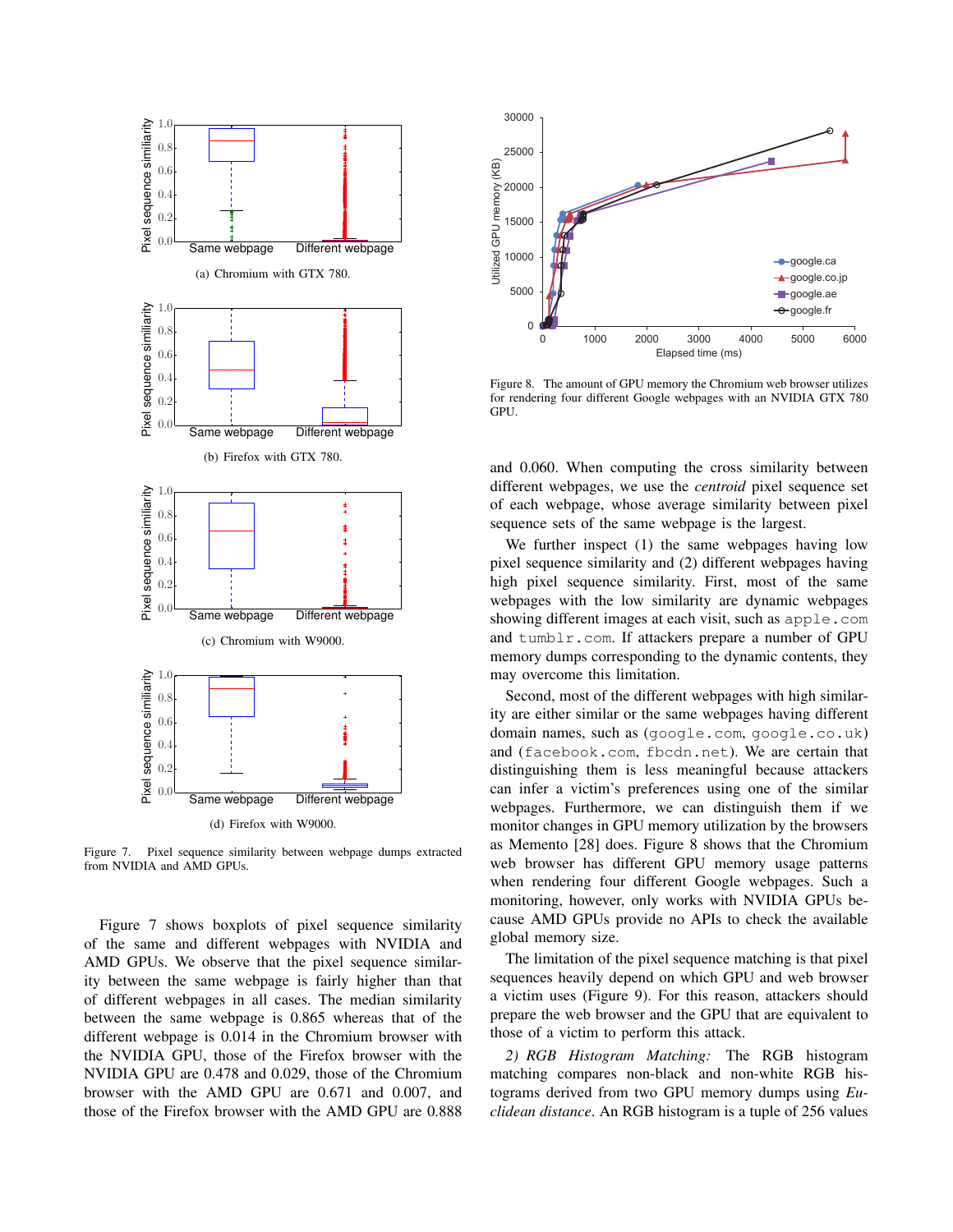

Figure 9. Pixel sequence similarity between the same webpage dumps extracted from different browsers (on an NVIDIA GeForce GTX 780), different generation of GPUs (NVIDIA GeForce 210 vs. GTX 780 with Chromium), and different vendors (NVIDIA GTX 780 vs. AMD W9000) with Chromium.

for red, blue, and green channels as follow:

$$
H=(r_0,r_1,\ldots,r_{255},g_0,g_1,\ldots,g_{255},b_0,b_1,\ldots,b_{255}).
$$

For example, a pixel (128,64,32) contributes one to the 128 th, the 320-th, and the 544-th values of a tuple, respectively. We check dissimilarity of RGB histogram tuples by dividing them with the sum of all 768 values (*normalization*) and computing Euclidean distance, while using a random projection method for dimensionality reduction [31].

Figure 10 shows boxplots of RGB histogram distance of the same and different webpages with NVIDIA and AMD GPUs. We identify that histogram distance between the same webpage is shorter than that of the different webpages in all cases. The median distance between the same webpage is 0.004 whereas that of the different webpage is 0.210 in the Chromium browser with the NVIDIA GPU, those of the Firefox browser with the NVIDIA GPU are 0.011 and 0.093, those of the Chromium browser with the AMD GPU are 0.003 and 0.196, and those of the Firefox browser with the AMD GPU are 0.004 and 0.150. Again, dynamic webpages and similar or the same webpages with different domain names dominate errors, like the pixel sequence matching.

Since the RGB histogram has weaker correlation with GPUs than the pixel sequences has, preparing the same GPU that a victim uses is optional for performing this attack. Figure 11 shows that the RGB histogram distance between the same webpage dumps extracted from different GPUs is shorter than those of the different webpages when we use the same web browser. In contrast, dumps came from the different browsers quite differ, so that attackers should prepare different dump sets for different browsers.

*3) Inference Accuracy and Combined Matching:* We evaluate the inference accuracy of the proposed matching methods. We randomly choose 100 front pages from the Alexa Top 1000 websites and visit them while recording GPU memory dumps. We then compare each of the new dumps with the known dumps to infer the corresponding webpages. When we detect a known dump having either the largest similarity or shortest distance with a new dump (a *nearest neighbor*), we treat both correspond to the same



Figure 10. RGB histogram distance between webpage dumps extracted from NVIDIA and AMD GPUs.

webpage. In addition, if the proposed matching methods decide the same or similar webpages having different domain names are the same, we treat the methods are correct because visiting whether google.com or google.fr incurs negligible difference in inferring a victim's preferences. We perform this procedure 10 times and finally compute their average.

Figure 12 shows the evaluated inference accuracy of the proposed methods. On average, the pixel sequence matching can infer 69.4% of the randomly selected 100 webpages and the RGB histogram matching can infer 60.9% of them. We identify that the Chromium web browser with the NVIDIA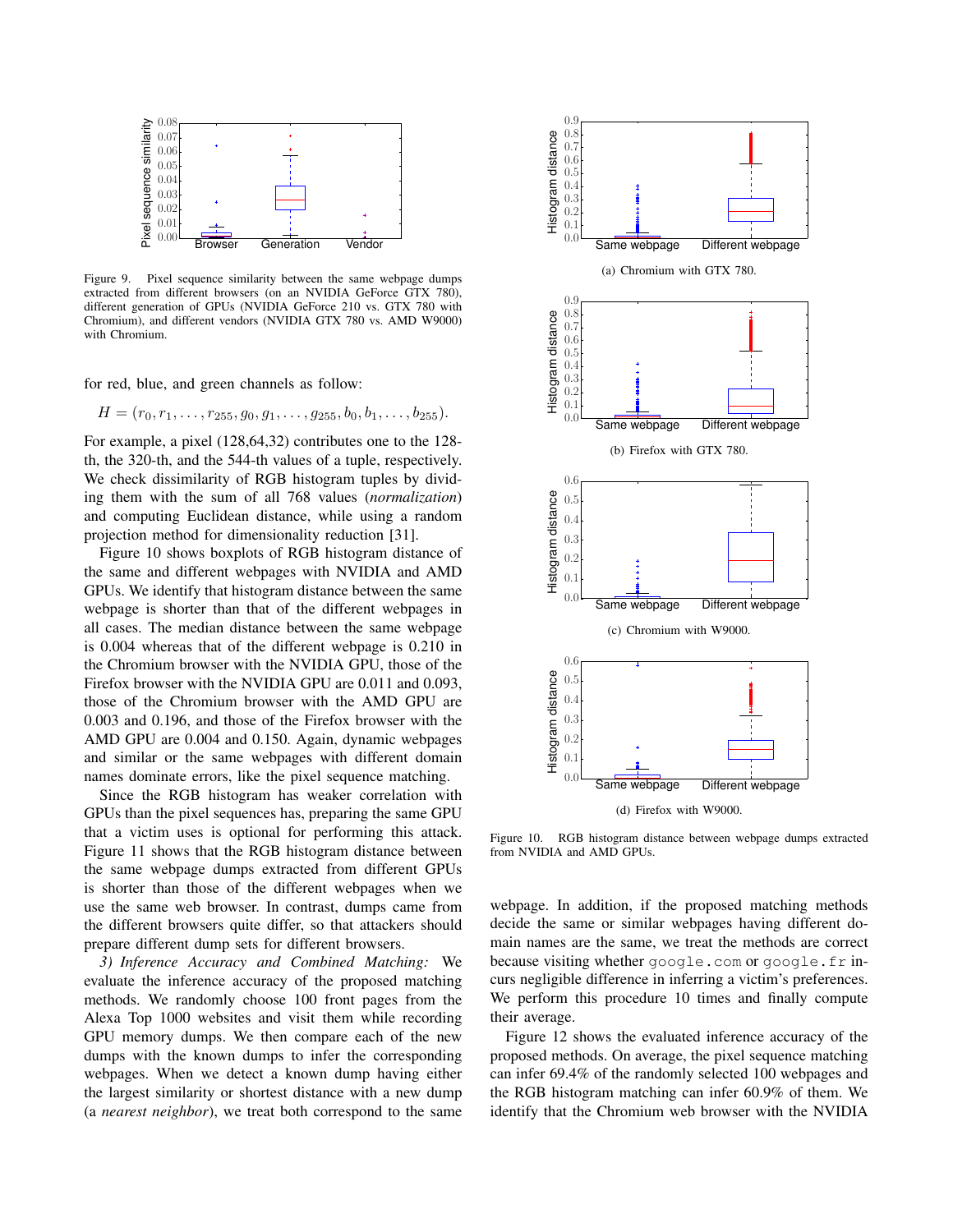

Figure 11. RGB histogram distance between dumps extracted from different browsers (on an NVIDIA GeForce GTX 780), different generation GPUs (NVIDIA GeForce 210 vs. GTX 780 with Chromium), and different vendors (NVIDIA GTX 780 vs. AMD W9000) with Chromium.

GPU and the Firefox web browser with the AMD GPU are more vulnerable.

Lastly, we *simultaneously apply the pixel sequence matching and the RGB histogram matching* when comparing dumps to further increase the inference accuracy. The procedure is as follows. First, we use the pixel sequence matching for detecting the top- $k$  known dumps similar to a new dump (k-*nearest neighbors*). Next, we use the RGB histogram matching for selecting one of the top- $k$  known dumps having the smallest distance with a new dump. We treat the selected known dump as the corresponding webpage of the new dump. As shown in Figure 12, the combined matching achieves the highest accuracy: it correctly infers 84.6% of the randomly selected 100 webpages on average. Particularly, victims who use the Chromium web browser with the NVIDIA GPU are in danger because the combined matching attack can infer the webpages they have visited within 95.4% accuracy.

*4) Efficiency:* We lastly check the efficiency of our matching methods. For the measurements, we use the test platform that has Intel Core i7-2600 CPU and 8 GB of main memory. On average, it takes ∼0.451 s and ∼0.002 s to perform the pixel sequence matching and the RGB histogram matching between two GPU memory dumps, respectively. The average execution time of the combined matching is the sum of the two average values. Since we can conduct each comparison between two GPU memory dumps in parallel, we can further accelerate the performance of the matching methods using data parallel systems (e.g., multicore processors or GPUs' computing APIs). We omit details



Figure 12. Portion of correctly inferred webpages according to GPUs, browsers, and matching methods.

of such accelerations in this work, because reducing attack costs is not our primary goal.

#### *E. Attack using Webpage Snapshot*

The attack using known GPU memory dumps demand attackers to prepare a number of GPU memory dumps to perform the attack. Although the RGB history matching does not need the same GPU a victim uses, still, preparing dumps is significant overhead.

We introduce another method for further reducing attack overhead: using known webpage snapshots instead of known GPU memory dumps. First, we use PhantomJS [32] for loading the front pages of Alexa Top 1000 websites while taking their image snapshots. Next, we compare the snapshots with GPU memory dumps using the RGB histogram matching. Note that we cannot perform the pixel sequence matching using snapshots because of texture rearrangement.

When taking webpage image snapshots, we set page.clipRect of PhantomJS to fit to our screen size to create screen-size snapshots. This is because GPU memory dumps only contain a portion of webpages displayed on a screen, whereas webpage screenshots of PhantomJS by default also contain a portion of the webpages not displayed on the screen (full webpage screenshots).

Figure 13 shows boxplots of RGB histogram distance between webpage image snapshots and dumps. We identify that the RGB histogram matching between the webpage snapshots and the dumps extracted from the Chromium browsers with both GPUs work well: the median distance between the same webpage is 0.064 whereas that of the different webpage is 0.214 in the NVIDIA GPU, and the median distance between the same webpage is 0.009 whereas that of the different webpage is 0.225 in the AMD GPU. In contrast, the RGB histogram matching does not work well when we test the Firefox browsers with GPUs: their distance is long even when we compare the same webpages. This is because the dumps extracted from the Firefox web browsers also contain non-texture data, resulting in low inference accuracy.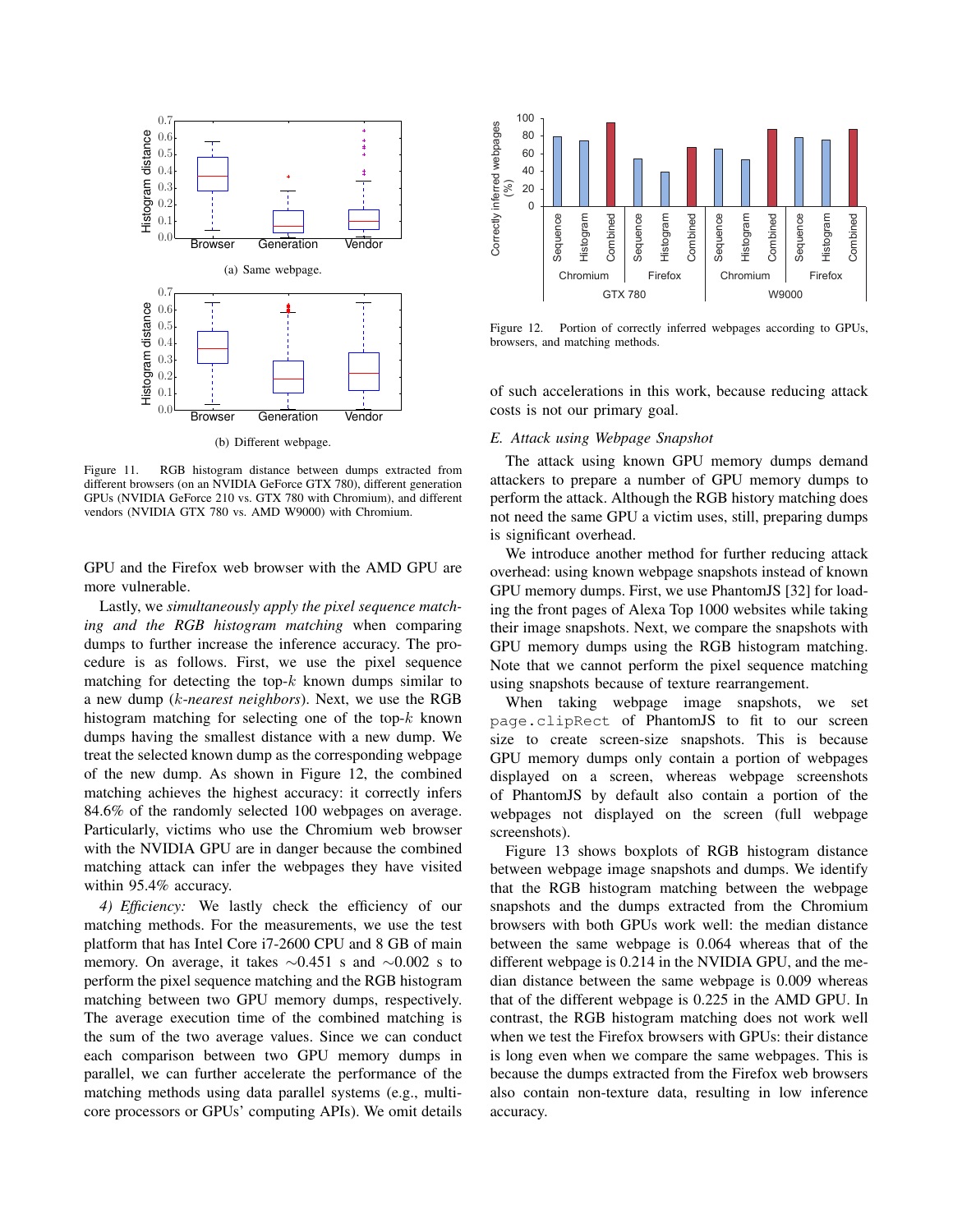

(d) Firefox with W9000.

Figure 13. RGB histogram distance between webpage image snapshots and dumps.

We further check inference accuracy as explained in Section V-D. We correctly infer ∼50% and ∼22% of the randomly selected 100 front pages using the Chromium web browser with NVIDIA and AMD GPUs, respectively, which is worse than that of the attack using known GPU memory dumps, but the results of NVIDIA GPUs are still meaningful.

# *F. Attack on Victims Browsing Multiple Webpages*

Lastly, we identify whether we can attack a victim who simultaneously visits multiple webpages using tabs or separate windows. Using multiple tabs or windows of web browsers is common in a desktop environment so that considering



Figure 14. Comparisons between combined dumps and dumps of foreground and background webpages in two tabs (Chromium and GTX 780).

such scenarios is meaningful.

First, we visit each front page of Alexa Top 100 websites along with a randomly selected front page among them using *two tabs* while recording GPU memory dumps (10 times). Next, we check the pixel sequence similarity and the RGB histogram distance between the recorded dumps and known dumps of the foreground and background webpages, respectively. For simplicity, we only use the Chromium web browser and an NVIDIA GTX 780 GPU when performing this attack.

We observe that the recorded memory dumps with two tabs mostly contain the pixel sequences and the RGB histograms of the foreground webpages (Figure 14). We conclude that the Chromium web browser does not use GPUs for rendering background webpages as foreground webpages cloak them.

Second, we visit each front page of Alexa Top 100 websites *right after* visiting a randomly selected front page among them using *two separate windows* while recording GPU memory dumps (10 times). We adjust the size and position of two windows to avoid overlap between them. We then check the pixel sequence similarity and the RGB histogram distance between the recorded dumps and known dumps of the firstly and secondly rendered webpages, respectively.

We detect that the recorded memory dumps mostly contain the pixel sequences and RGB histograms of the secondly rendered webpages (Figure 15). We presume that GPUs write the textures of the secondly rendered webpages to the same buffer of the firstly rendered webpages so that the earlier textures are overwritten.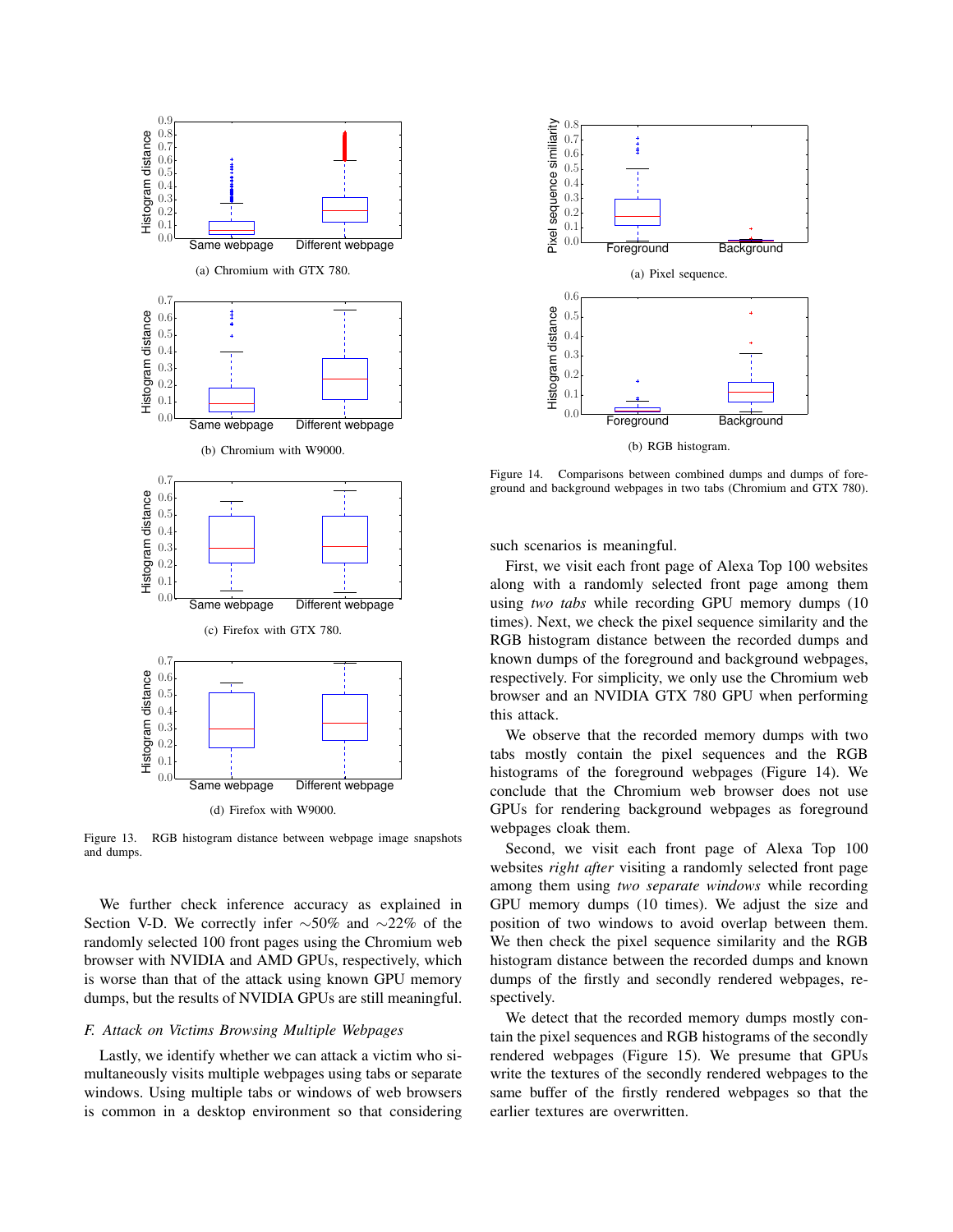

Figure 15. Comparisons between combined dumps and dumps of firstly and secondly rendered webpages in two windows (Chromium and GTX 780).

We lastly check inference accuracy: the combined matching correctly infers 98.6% of webpages loaded in the foreground tabs and 90.8% of webpages loaded in the secondly rendered windows. We presume that the relatively low accuracy of the inference on the secondly rendered windows is due to the unoverwritten textures of the firstly rendered windows. Consequently, when a victim visits a number of webpages using a GPU-accelerated web browser, attackers can accurately infer some of the webpages either loaded in the foreground tab or rendered in the lastly opened window.

# VI. DISCUSSION

A simple solution for preventing the proposed attack is clearing newly allocated global memory pages as WebGL [20] does. Moreover, GPUs need to delete the per-CU local memory and per-PE private memory at GPU context switches.

Unfortunately, we expect that GPU vendors are unwilling to embrace such methods because they bring performance degradation. For example, NVIDIA targets to reduce the cost of the GPU context switch below 25  $\mu$ s [33]. However, it takes  $79 \mu s$  to delete the entire local and private memories when we execute our optimized GPU memory deletion program in an NVIDIA GeForce GTX 780 GPU, which is approximately three times longer than the context switching time. The GPU vendors may not accept such huge overhead because their main concerns are performance and power efficiency. Consequently, we demand new hardware- and software-level solutions for efficiently clearing GPU memory, which cannot be accomplished without GPU vendors' efforts.

While neither GPU vendors nor researchers provide such solutions, GPU programs dealing with sensitive data should delete global memory pages before deallocating them, and clear the local and private memories before context switches. The graphics APIs, however, provide no functions to clear memory contents. Therefore, graphics programs have to use the computing APIs for manually clearing allocated GPU memory, though it results in performance degradation and high programming complexity.

# VII. RELATED WORK

In this section, we introduce some related studies of this work.

#### *A. Remote Pixel Stealing in HTML5*

Numerous researchers [34]–[36] consider security attacks exploiting HTML5 CSS filters that allow web developers to apply various graphics effects on webpages using host GPUs. By applying CSS filters to a target webpage loaded in an iframe while measuring the completion time, the CSS filter-based attacks can recognize a user's login status and steal pixels of the target webpage. However, the attacks have restricted coverage because (1) they should deceive victims to visit their malicious webpage and (2) many webpages disallow web browsers to load them in an iframe to avoid security attacks.

# *B. Security Attacks using GPUs*

GPU-based cracking against passwords or hash values are well-known security attacks [37]. Some academic studies also utilize GPUs for conducting general security attacks. Vasiliadis *et al.* [38] shows the possibility of malware obfuscation using GPUs. First, they load an encrypted malware on a host's main memory and map its memory address to GPU memory to enable direct access on the memory from GPUs, also known as zero-copy memory [2]. Next, their code decrypts the malware, and the host finally executes it. Ladakis *et al.* [39]'s GPU-based keylogger also relies on memory-mapped IOs. The keylogger first uses a rootkit for mapping the keybuffer in kernel memory to GPU memory. The GPU part of the keylogger then records keystrokes through the mapped keybuffer, and lastly returns the recorded keystrokes to the host.

#### *C. General Applications of GPUs*

Several researchers conduct various studies to utilize GPUs for solving general and computation-intensive problems. For example, researchers try to use GPUs for increasing the performance of AES [13]–[15] and RSA [16], [17] algorithms. Some researchers also implement highspeed intrusion detection systems (IDSs) [10], [11] and an SSL accelerator [12]. Other researchers also introduce GPU-accelerated routers for IP network [9] and database accelerators [7], [8].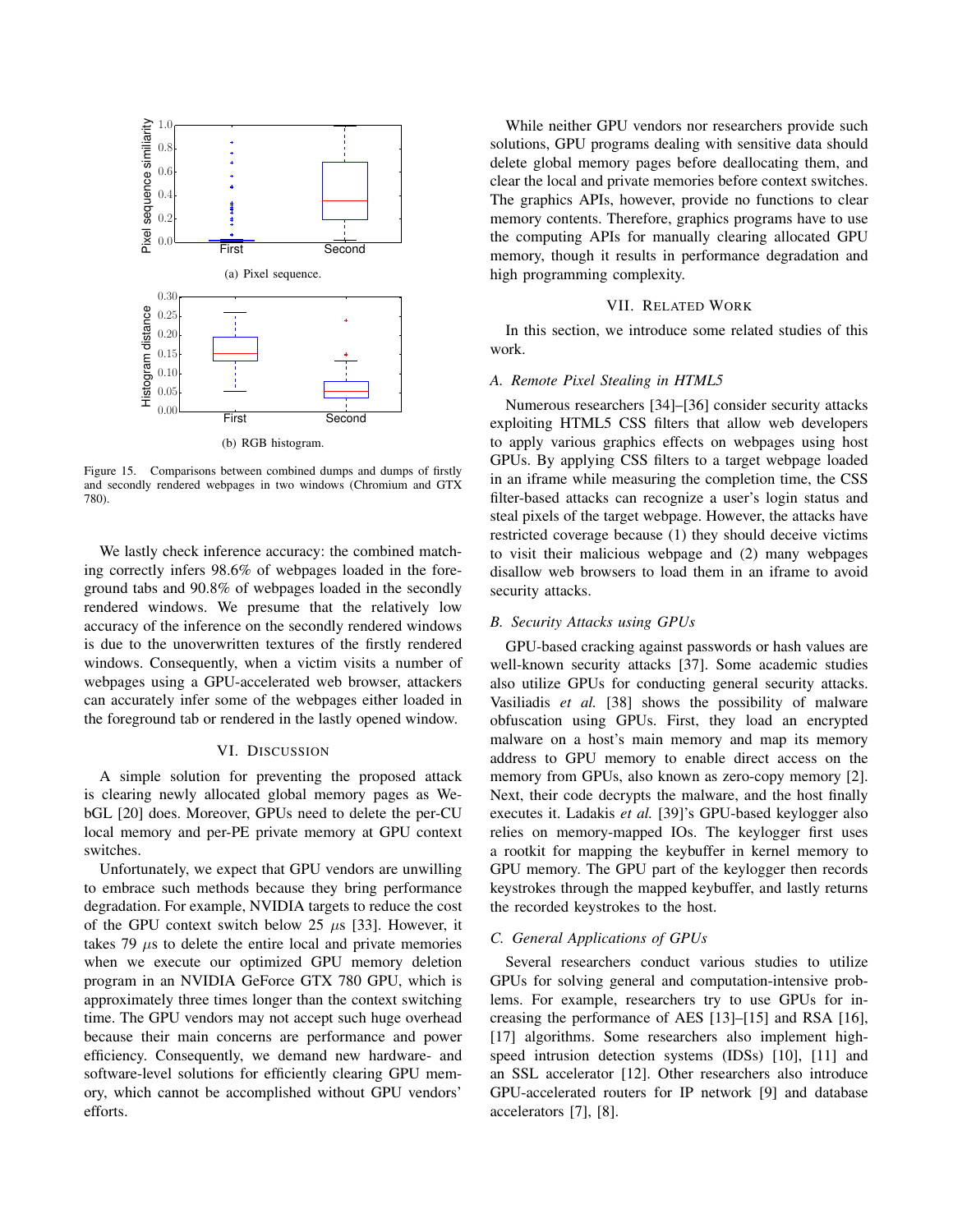The preceding applications, however, may suffer from serious threats because of the security problems discussed in this work. For example, attackers can extract secret keys and plaintext from GPU-based cryptographic engines without a root privilege. Furthermore, they can capture packets from GPU-based IDSs, SSL accelerators, and routers. Consequently, both GPU programmers and researchers need to be aware of the security problems of GPUs that this work considers.

# VIII. CONCLUSION

GPUs become more powerful and general, and many applications increase their performance using them. However, no in-depth study has considered their security problems. In this paper, we investigated the security vulnerabilities of GPUs, and described attacks that reveal a victim's sensitive data kept in GPUs. We further applied the proposed attacks on popular programs using GPUs: the Chromium and Firefox web browsers utilizing GPUs for faster webpage rendering. We were able to successfully obtain rendered webpage textures remaining in GPU memory and accurately infer their original webpages. Therefore, both GPU vendors and programmers need to know that GPU programs can be in danger, and prepare countermeasures to cope with such threats.

# ACKNOWLEDGMENT

The authors would like to thank the anonymous reviewers for their insightful comments and suggestions. This research was supported by the MSIP, Korea, under the ITRC support program supervised by the NIPA through CMEST (NIPA-2013-H0301-13-3002) and NRF Grant funded by the Korean Government (NRF-2012-Global Ph.D. Fellowship Program).

#### **REFERENCES**

- [1] NVIDIA, "NVIDIA's next generation CUDA compute architecture: Kepler GK110," 2012.
- CUDA C programming guide version 5.5. http://docs. nvidia.com/cuda/cuda-c-programming-guide/.
- [3] Microsoft, "DirectX graphics and gaming," http://msdn.microsoft.com/en-us/library/windows/desktop/ ee663274(v=vs.85).aspx.
- [4] D. Shreiner, G. Sellers, J. M. Kessenich, and B. M. Licea-Kane, *OpenGL Programming Guide: The Official Guide to Leaning OpenGL*. Addison Wesley, 2013.
- [5] B. Gaster, L. Howes, D. R. Kaeli, P. Mistry, and D. Schaa, *Heterogeneous Computing with OpenCL*. Morgan Kaufmann, 2012.
- [6] NVIDIA, "Tesla supercomputing HPC industrical case studies," http://www.nvidia.com/object/tesla-case-studies.html.
- [7] P. Bakkum and K. Skadron, "Accelerating SQL database operations on a GPU with CUDA," in *Proceedings of the 3rd Workshop on General-Purpose Computation on Graphics Processing Units (GPGPU)*, 2010.
- [8] H. Wu, G. Diamos, S. Cadambi, and S. Yalamanchili, "Kernel weaver: Automatically fusing database primitives for efficient GPU computation," in *Proceedings of the 45th Annual IEEE/ACM International Symposium on Microarchitecture (MICRO)*, 2012.
- [9] S. Han, K. Jang, K. Park, and S. Moon, "PacketShader: a GPU-accelerated software router," in *Proceedings of the ACM SIGCOMM 2010 Conference*, 2010.
- [10] G. Vasiliadis, M. Polychronakis, and S. Ioannidis, "MIDeA: A multi-parallel intrusion detection architecture," in *Proceedings of the 18th ACM Conference on Computer and Communications Security (CCS)*, 2011.
- [11] M. Jamshed, J. Lee, S. Moon, I. Yun, D. Kim, S. Lee, Y. Yi, and K. Park, "Kargus: a highly-scalable softwarebased intrusion detection system," in *Proceedings of the 19th ACM Conference on Computer and Communications Security (CCS)*, 2012.
- [12] K. Jang, S. Han, S. Han, S. Moon, and K. Park, "SSLShader: Cheap SSL acceleration with commodity processors," in *Proceedings of the 8th USENIX Symposium on Networked Systems Design and Implementation (NSDI)*, 2011.
- [13] D. L. Cook, J. Ioannidis, A. D. Keromytis, and J. Luck, "CryptoGraphics: Secret key cryptography using graphics cards," in *Proceedings of The Cryptographer's Track at RSA Conference 2005 (CT-RSA)*, 2005.
- [14] J. Yang and J. Goodman, "Symmetric key cryptography on modern graphics hardware," in *Proceedings of the 13th International Conference on the Theory and Application of Cryptology and Information Security (ASIACRYPT)*, 2007.
- [15] O. Harrison and J. Waldron, "Practical symmetric key cryptography on modern graphics hardware," in *Proceedings of the 17th USENIX Security Symposium*, 2008.
- [16] -, "Efficient acceleration of asymmetric cryptography on graphics hardware," in *Proceedings of the 2nd International Conference on Cryptology in Africa (AFRICACRYPT)*, 2009.
- [17] R. Szerwinski and T. Güneysu, "Exploiting the power of GPUs for asymmetric cryptography," in *Proceedings of the 10th Workshop on Cryptographic Hardware and Embedded Systems (CHES)*, 2008.
- [18] J. T. Adriaens, K. Compton, N. S. Kim, and M. J. Schulte, "The case for GPGPU spatial multitasking," in *Proceedings of the 18th IEEE International Conference on High Performance Computer Architecture (HPCA)*, 2012.
- [19] VirtualGL. The VirtualGL project. http://www.virtualgl.org.
- [20] Khronos, "WebGL security," http://www.khronos.org/webgl/ security/.
- [21] J. Chow, B. Pfaff, T. Garfinkel, and M. Rosenblum, "Shredding your garbage: Reducing data lifetime through secure deallocation," in *Proceedings of the 14th USENIX Security Symposium*, 2005.
- [22] J. Chow, B. Pfaff, T. Garfinkel, K. Christopher, and M. Rosenblum, "Understanding data lifetime via whole system simulation," in *Proceedings of the 13th USENIX Security Symposium*, 2004.
- [23] T. Garfinkel, B. Pfaff, J. Chow, and M. Rosenblum, "Data lifetime is a system problem," in *Proceedings of the 11th ACM SIGOPS European Workshop*, 2004.